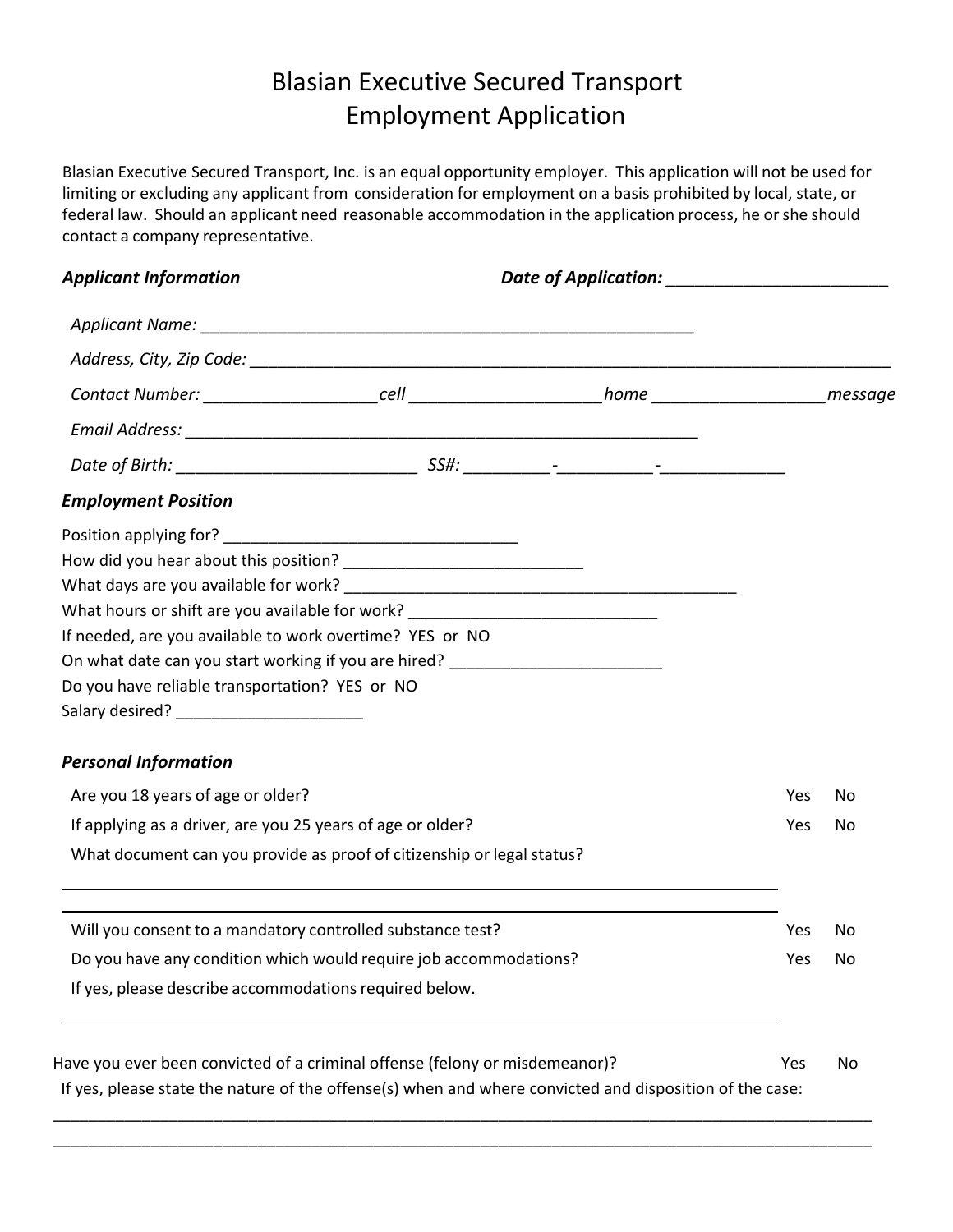## *Job Skills/Qualifications*

Please list below the skills and qualifications you possess for the position for which you are applying:

*(Note:complieswiththeADAandconsidersreasonableaccommodationmeasuresthatmaybenecessaryfor eligible applicants/employees to perform essential functions.)*

## *Education and Training*

#### **High School**

| Name | Location (City, State) | <b>Year Graduated</b> | Degree Earned |
|------|------------------------|-----------------------|---------------|
|      |                        |                       |               |

## **College/University**

| Name | Location (City, State) | <b>Year Graduated</b> | Degree Earned |
|------|------------------------|-----------------------|---------------|
|      |                        |                       |               |

#### **Vocational School/Specialized Training**

| <b>Name</b> | Location (City, State) | Year Graduated | Degree Earned |
|-------------|------------------------|----------------|---------------|
|             |                        |                |               |

#### *Military*:

Are you a member of the Armed Services?

What branch of the military did you serve in?

What was your rank when you discharged?

How many years did you serve in the military?

What military skills do you possess that would be an asset for this position?

|  | <b>Previous Employment:</b> |
|--|-----------------------------|
|--|-----------------------------|

**Employer Name:** Job Title: Supervisor Name: Employer Address: